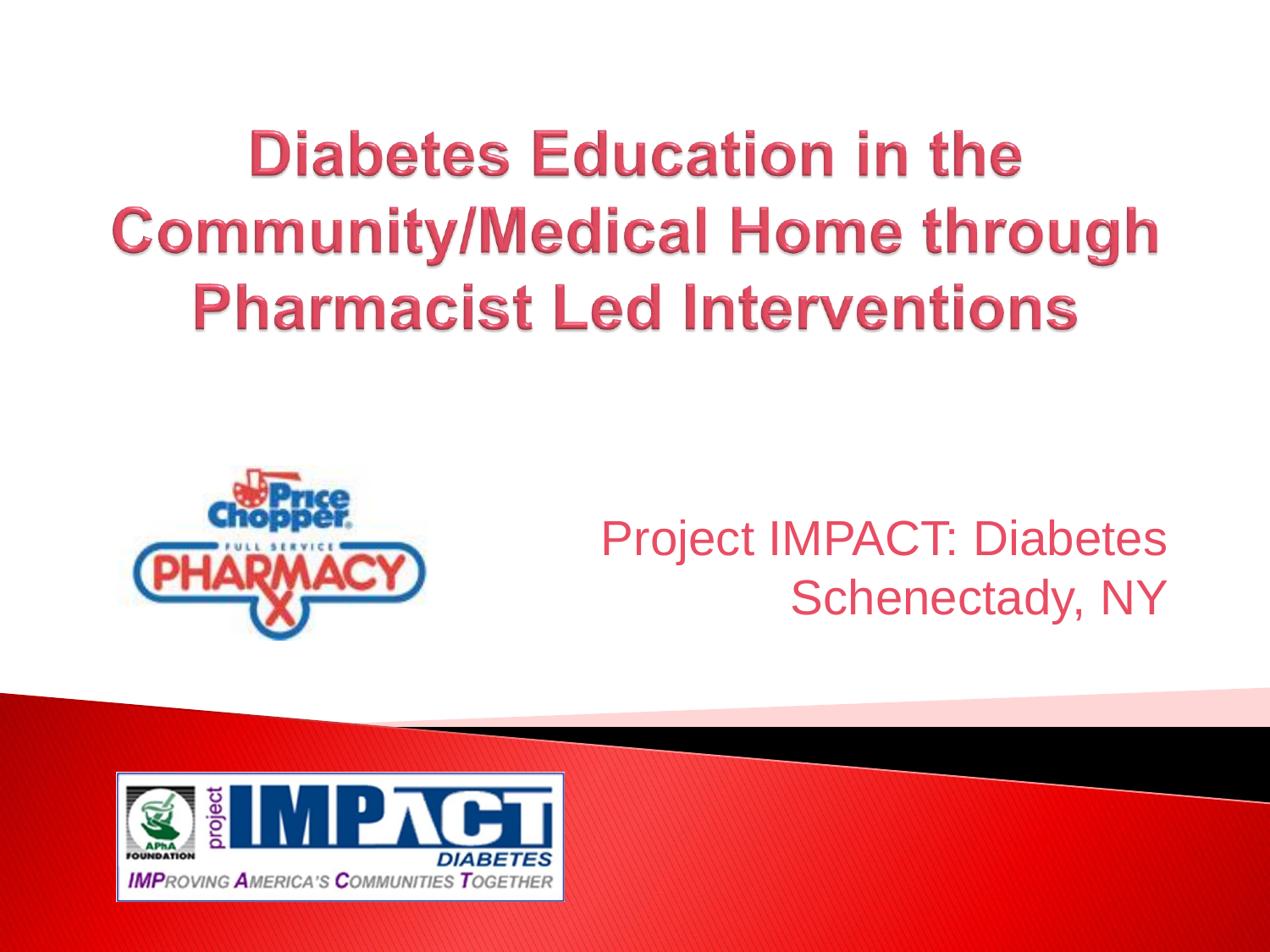# **About the Community and Patients**

#### ▶ Community

- Regional Supermarket Pharmacy
- Local Insurer
- Federally Qualified Health Center
- Local Physician Practice

#### Patients

- 66 patients
- Underserved population in Albany and Schenectady, NY

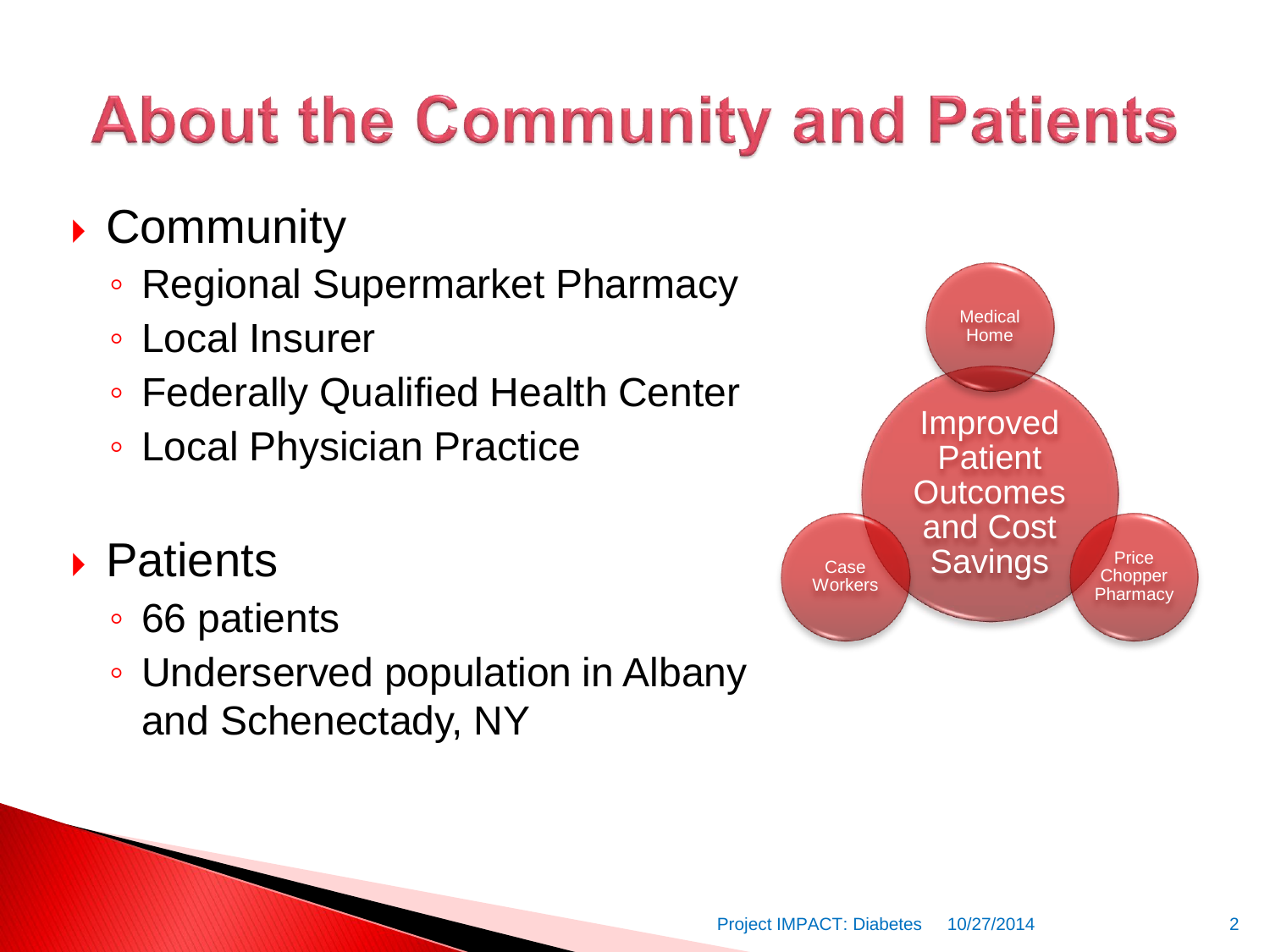# **Patient Eligibility**

- $\blacktriangleright$  Insurance
- ▶ Physician Practice
- ▶ HbA1c >7 or newly diagnosed with diabetes

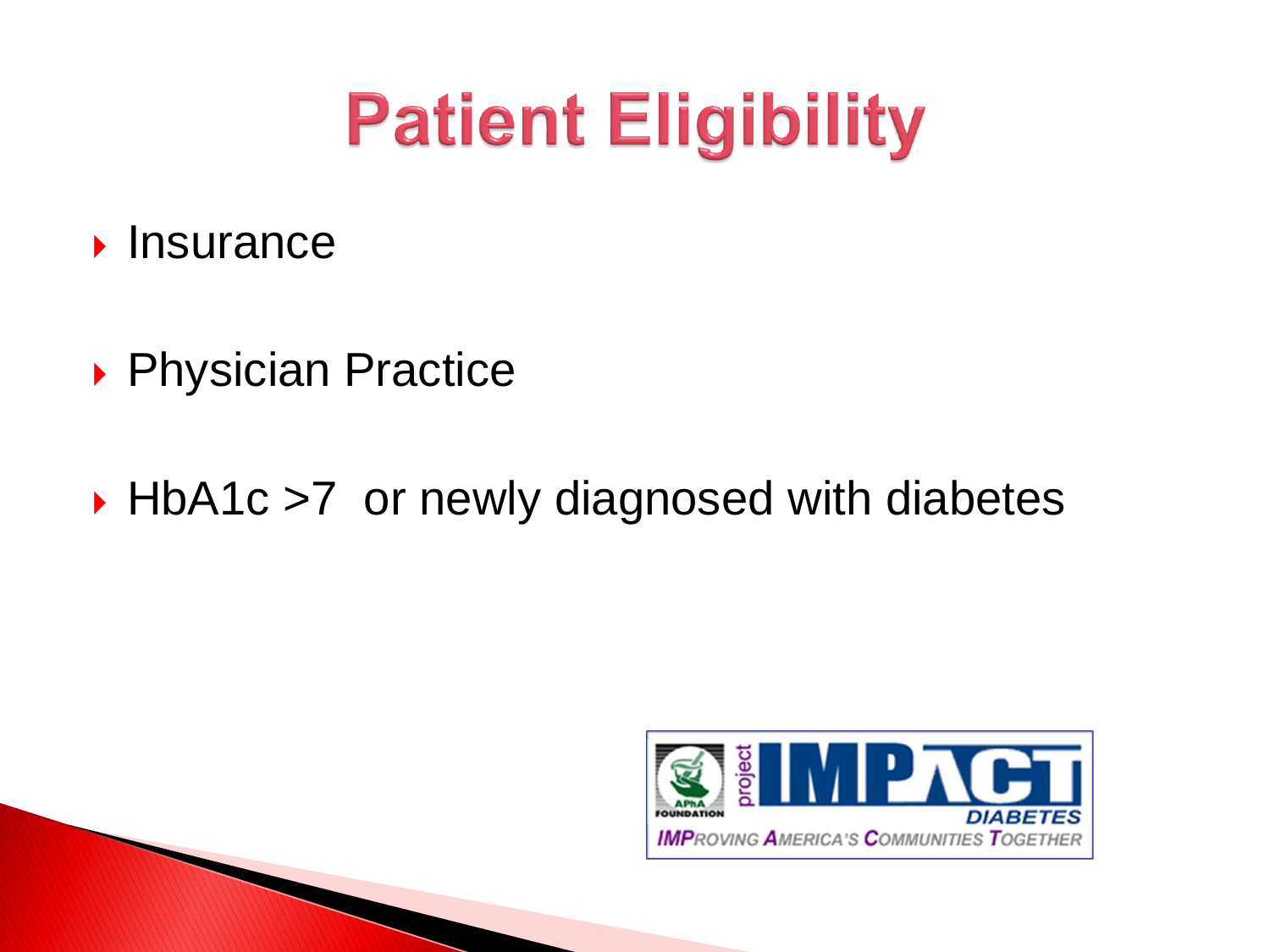## **Process of Care & Role of Pharmacists**

- ▶ Recruitment was completed through a patient mailer and follow-up phone calls
- ▶ Patients were eligible for up to six face to face and six phone educational sessions
- At least three of the educational sessions could be with a Registered Dietitian focusing on nutritional education

**The Common Second Service**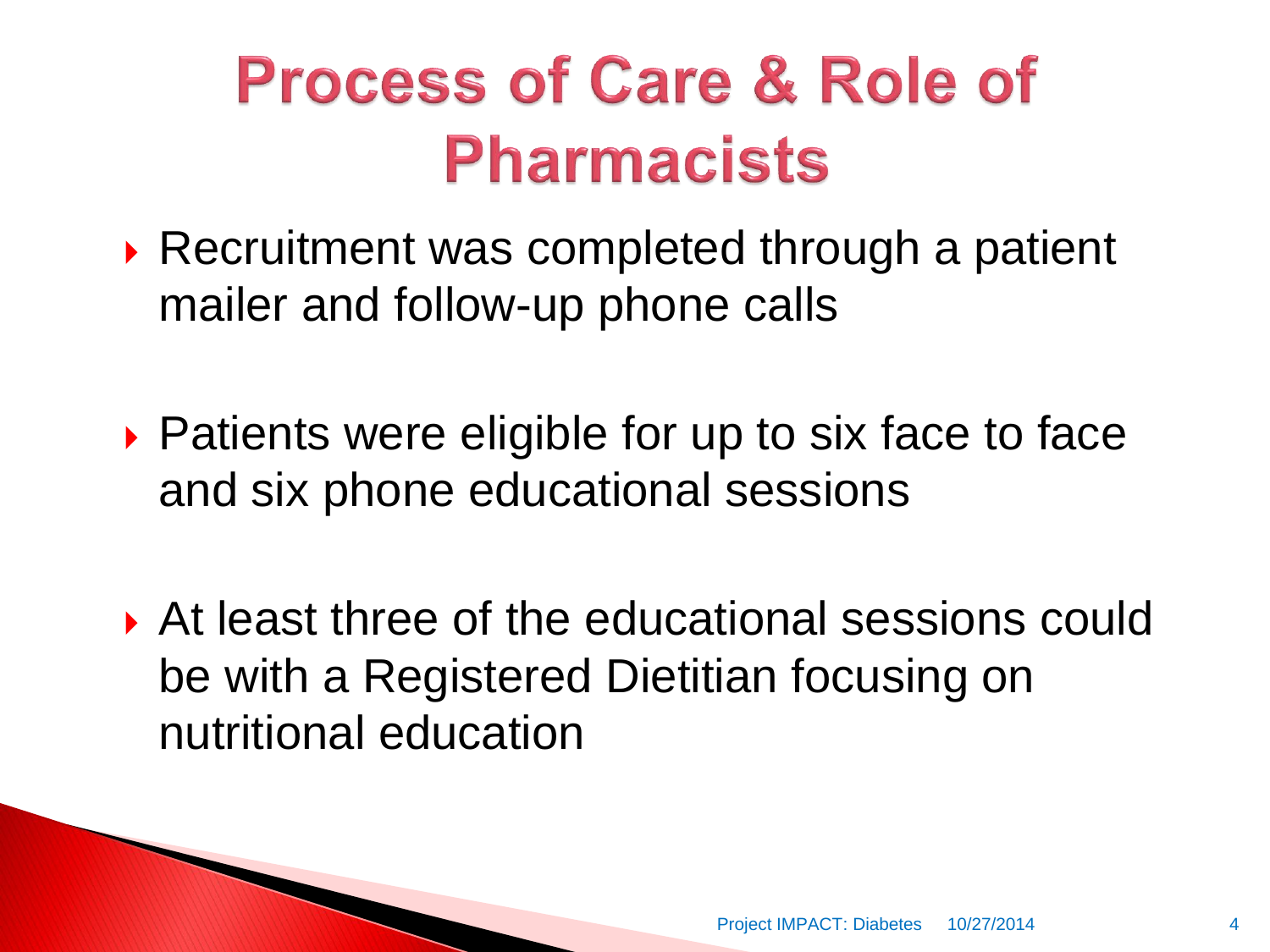### **Process of Care & Role of Pharmacists**

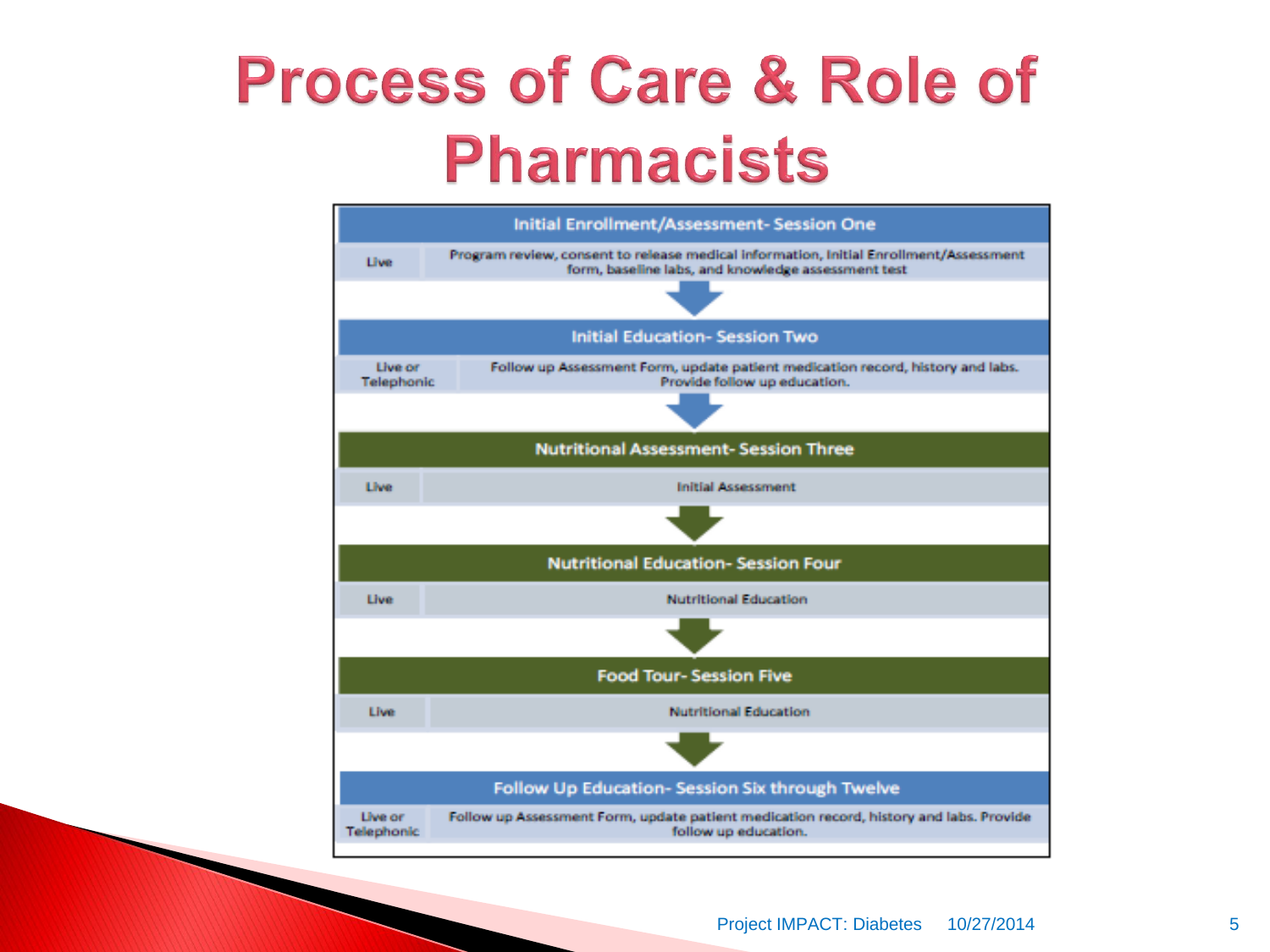# **Clinical Outcomes**

- BMI
- $\blacktriangleright$  HbA1c
- ▶ Blood Pressure
- ▶ Cholesterol: LDL, HDL, TG
- ▶ Foot Exam
- Eye Exam
- **Influenza Vaccine**
- ▶ Smoking Status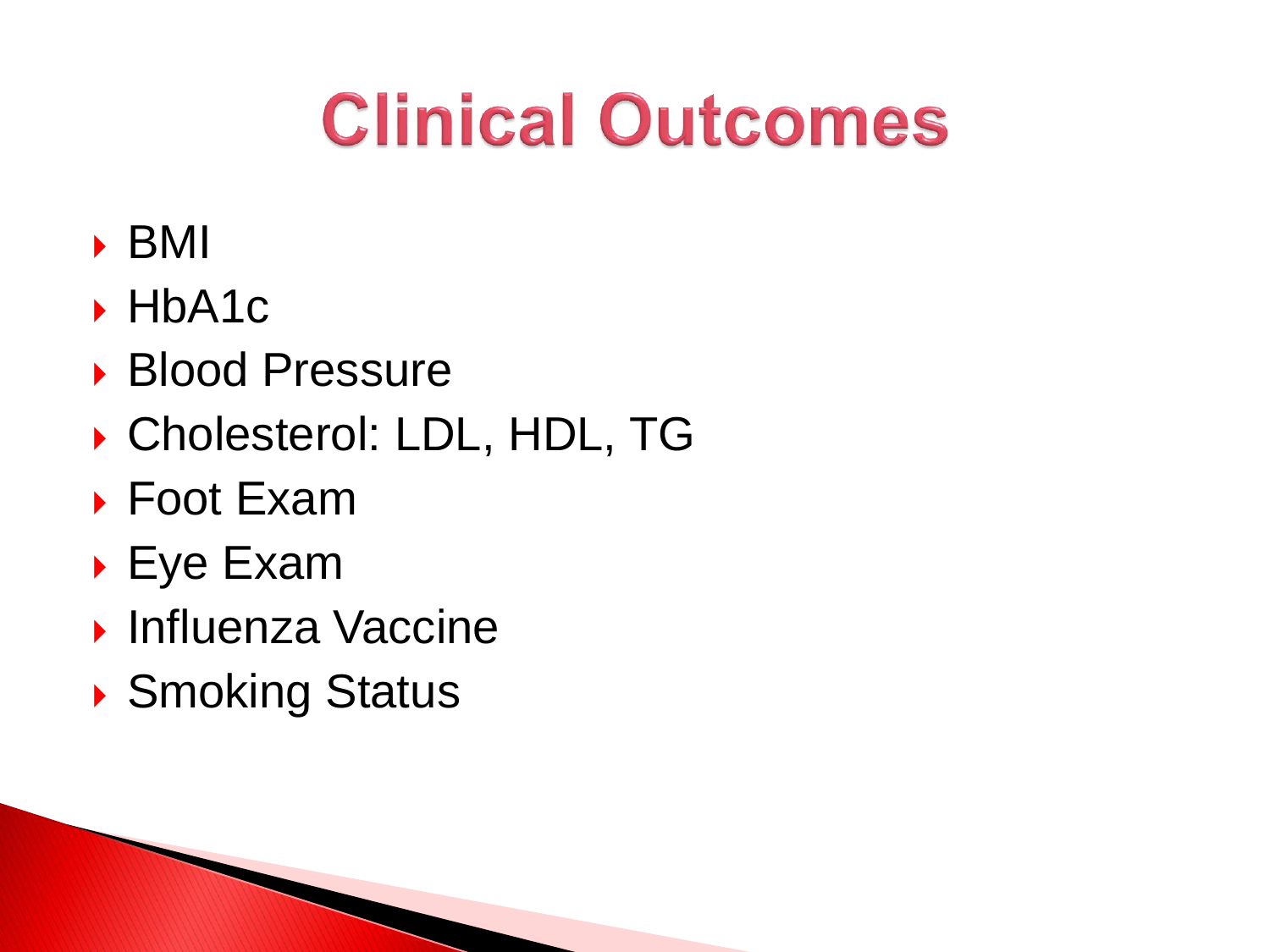## **Results**

|                               | $N=$           | <b>Baseline</b> | <b>Most Recent</b> | <b>Change</b> | $P=$  |
|-------------------------------|----------------|-----------------|--------------------|---------------|-------|
| A <sub>1</sub> c              | 22             | 8.8             | 8.2                | $-0.6$        | 0.044 |
| <b>Body Mass</b><br>Index     | 24             | 36.7            | 36.9               | 0.2           | 0.326 |
| <b>Systolic BP</b>            | 23             | 135.2           | 135.9              | 0.7           | 0.440 |
| <b>Diastolic</b><br><b>BP</b> | 23             | 82.8            | 79.3               | $-3.4$        | 0.093 |
| <b>LDL</b>                    | 8              | 82.8            | 75.1               | $-7.6$        | 0.176 |
| <b>HDL</b>                    | $\overline{7}$ | 49.1            | 48.1               | $-1.0$        | 0.359 |
| <b>TG</b>                     | $\overline{7}$ | 119.9           | 141.1              | 21.3          | 0.051 |
| <b>TC</b>                     | 8              | 165.1           | 151.9              | $-13.3$       | 0.152 |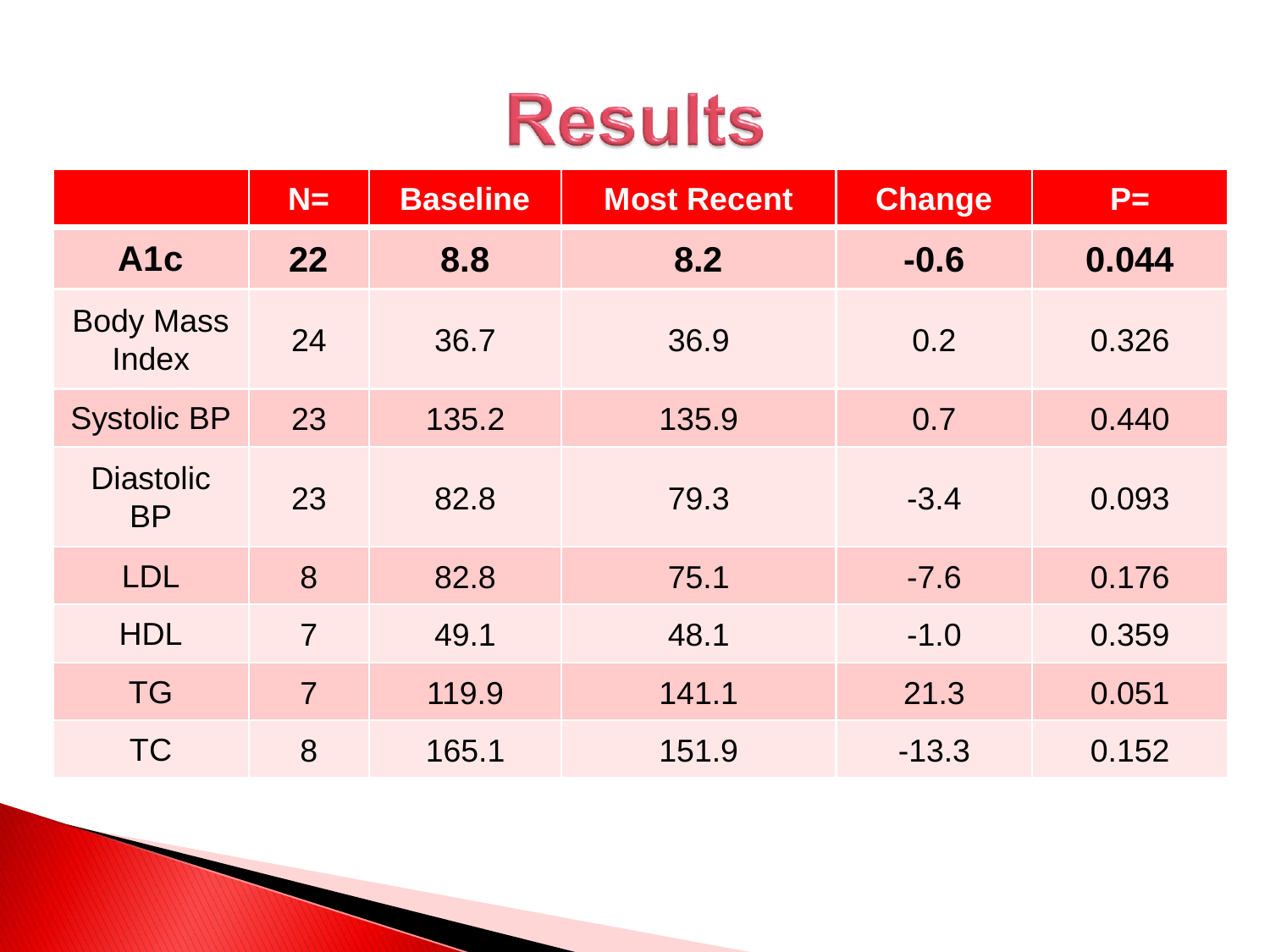# **Lessons Learned**

- ▶ Patient Recruitment
	- Importance of Health Care Provider/Pharmacist referral
	- Length/timing of recruitment is critical
- ▶ Impact of Incentives
- ▶ Convenience of location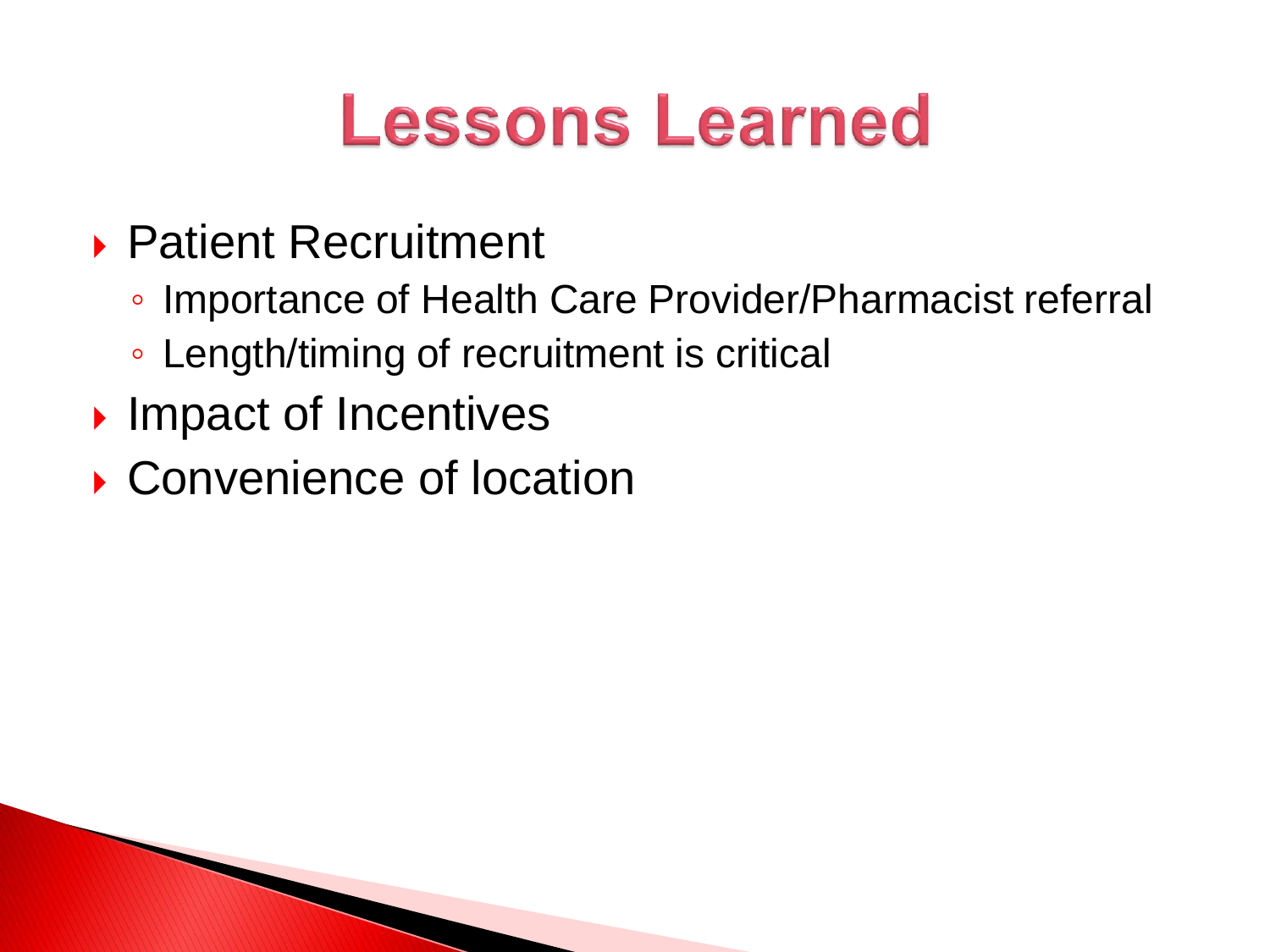**Impact of Project IMPACT: Diabetes** 

- Formal collaboration has been established between Pharmacists, Registered Dietitians and Health Care Providers in our community
- ▶ Strengthened our Medication Therapy Management Program by enhancing Health Care Provider relationships
- **Now providing reimbursable Medication Therapy** Management for Medicaid patients in our community

PARTY AND THE COMMUNICATION